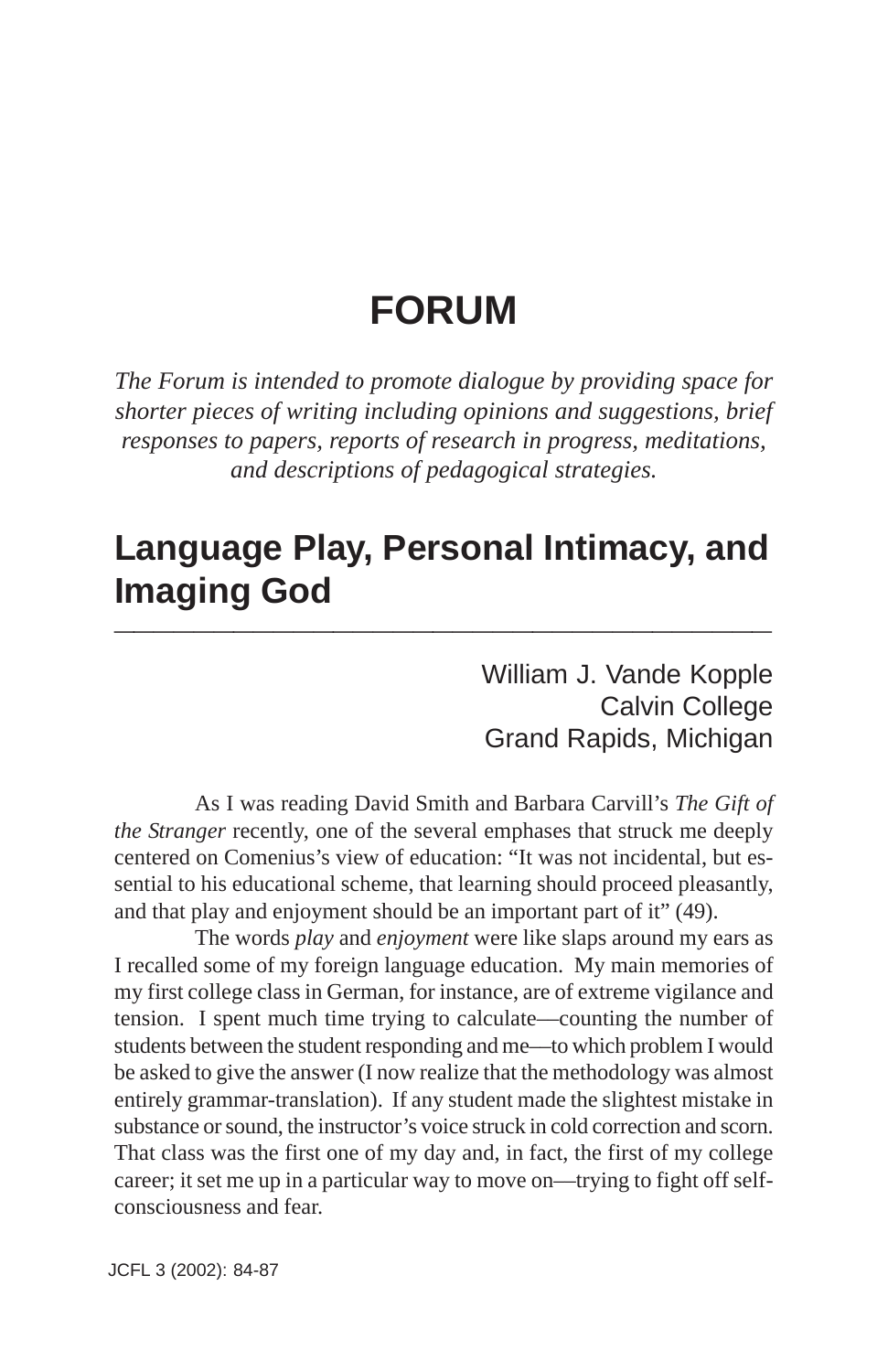Such memories have led me to advocate using language play to lighten and brighten the atmosphere in any class that focuses on language. "Take five or seven minutes––it's a wonderful way to start class––and play a language game," I urge teachers. "If you're teaching English, use games in English. If you're teaching French, use games in French." Furthermore, I urge teachers to ask students and their families to invent or add to language games. As David Crystal points out in *Language Play*, people representing many different age brackets, social backgrounds, educational levels, and degrees of intelligence can come up with good games.

The kind of language play that I most enjoy depends on the presence of two or more intended meanings. For example, consider Tom Swifties. These consist of a quoted statement and a conversational tag; the tag includes an adverb that has at least two meanings: "'Oh, I miss the streets of Paris so much; I simply can't get them out of my mind!' Tom said *ruefully.*"

Sometimes, of course, we encounter samples of language for which two or more meanings are possible but for which one meaning is not intended. I once saw this headline reprinted from a newspaper in Hamilton, Ontario: "Large church plans collapse." This has at least two possible meanings: (1) plans for a large church collapse, and (2) a large church plans to collapse. This headline got my attention, since the second meaning describes an action that most of us would say churches should try to avoid. The first meaning is, however, the intended one, the one that works in context. So I chuckled over the incongruity of the second meaning, or even–– because of anecdotes I've heard––over the possibility that with some churches the second meaning might not be so incongruous. But I did not enjoy this double meaning as much as I would have if I had been able to see it as having been intended.

I must depend on others to answer the question of how easy it is in languages other than English to pack up two or more meanings in a word or phrase. In English, it is quite easy, largely because English contains many homonyms and near-homonyms. But English also allows many phrases to be interpreted in more than one way: "Trying to get them to join that diet club was a losing proposition."

I believe that linguistic forms carrying intended double meanings take on special significance when examined from a Christian perspective. Consider just some of what we do with God's gift to us of language. We convey to others all kinds of information about the real world and worlds that we imagine. We request all kinds of information from others about the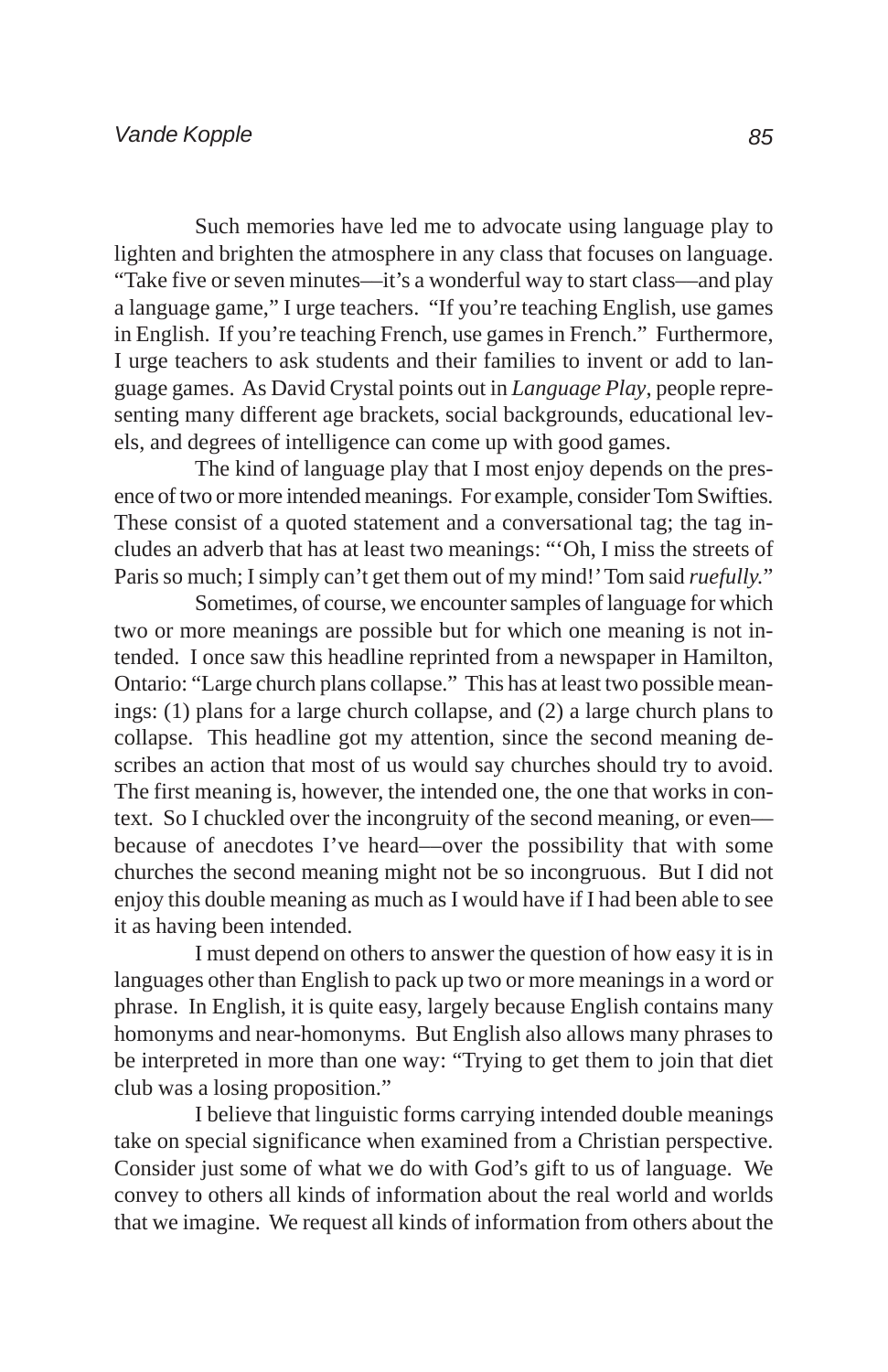real world and worlds that they imagine. We move others to feel, think, and act in many ways. We express many emotions. And we establish, maintain, and repair all sorts of social relationships.

However we divide up and classify the meanings that are involved in all such linguistic actions, in these actions we almost always operate with one meaning at a time. But when we invent language play such as I am focusing on, we hold in our minds at least two meanings at the same time. If we share this play with others, and if they recognize our intentions, they too will hold at least two meanings in their minds at the same time. If we put such bits of play into print, we will then have to project the holding of meanings to other places, people, and times. I see such inventing and sharing as an extension and celebration of the potential of language.

In this view, which brings out how play is based on a sharing of meaning, language play is remarkably like metaphor, at least in how Ted Cohen sees metaphor as creating intimacy. According to Cohen, three aspects are involved in the creation and understanding of a metaphor: "(1) the speaker issues a kind of concealed invitation; (2) the hearer expends a special effort to accept the invitation; and (3) this transaction constitutes the acknowledgment of a community" (6).

Examples of language play with two or more meanings are very similar to the process described by Cohen. The speaker issues a special invitation, often not concealed. Sometimes the speaker says "Listen to this; I heard this just yesterday." Sometimes the context is one of joking or play. Sometimes the speaker signals language play by a grin or a laugh. The hearer then has to engage in "something more than a routine act of understanding" (Cohen 7); he or she recognizes, evaluates, and appreciates the multiple meanings. Finally, as the speaker and hearer recognize that an invitation has been extended and acted on, they draw closer to one another.

Cohen notes that this process of drawing closer to one another "is not . . . an invariably friendly thing, nor is it intended to be" (9). People can seek to get closer to others in order to wound them more deeply. Clearly, though, Christians should want to use language play to lead to enjoyment to smiles, laughs, moments of communal joy.

Beyond this, I see the pleasure we feel on sharing language play dependent on two or more meanings as related to our imaging God. I develop this point humbly and tentatively, in the spirit of communal Christian exploration. And I am eager for advice.

In reading Augustine's *Confessions* recently, I was impressed by